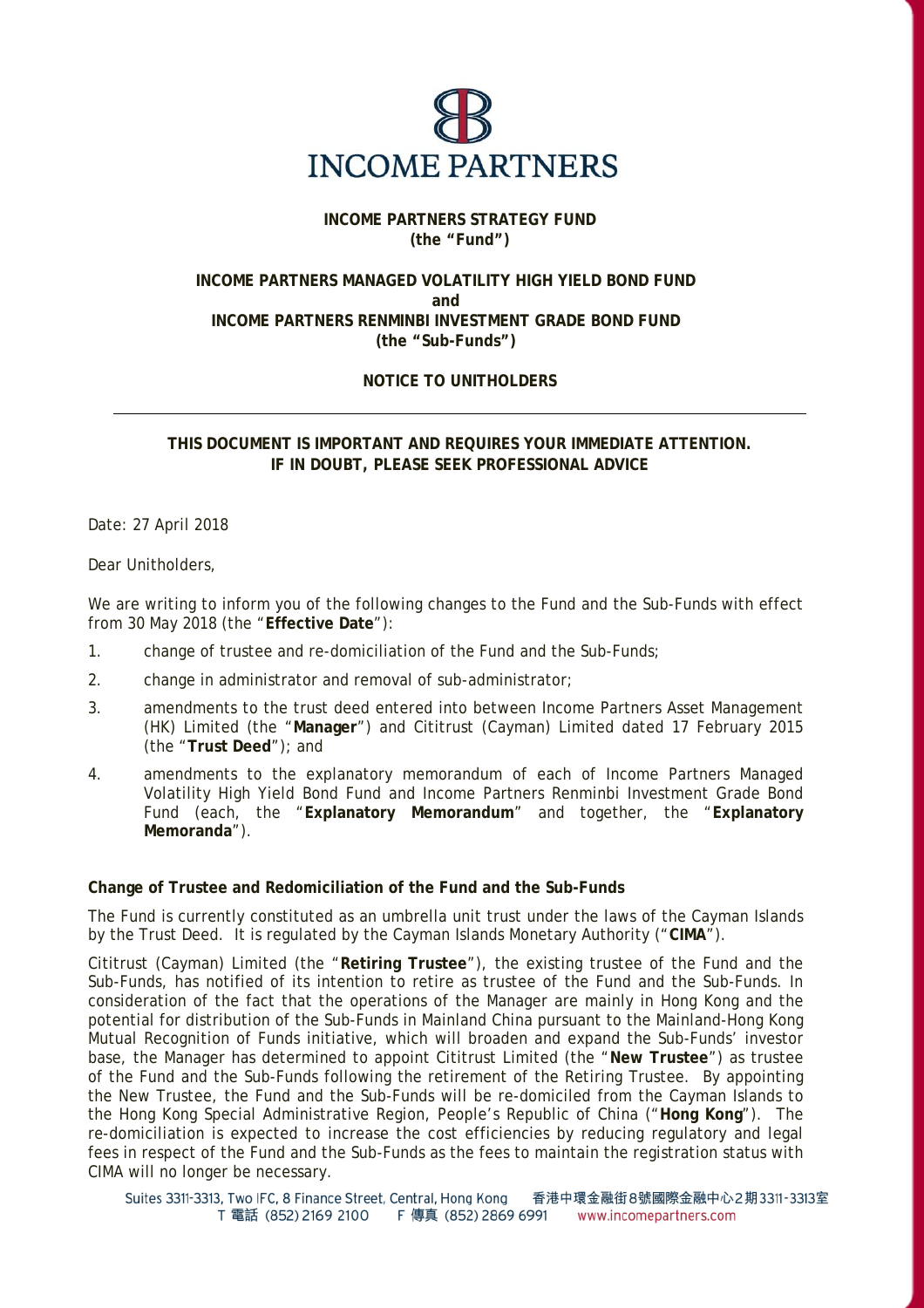

With effect on and from the Effective Date,

- (a) pursuant to Clause 24.1 of the Trust Deed, the Retiring Trustee will retire as trustee and cease its other functions of administrator and principal office of the Fund and Sub-Funds;
- (b) pursuant to Clause 26.3, the New Trustee, a registered trust company in Hong Kong, will be appointed as the new trustee of the Fund and the Sub-Funds. The New Trustee is a member of Citigroup Inc., a global financial services group, and acts as trustee of other existing funds authorised by the Securities and Futures Commission of Hong Kong ("**SFC**") pursuant to the Securities and Futures Ordinance (Cap. 571) of Hong Kong. The retirement of the Retiring Trustee will only take effect at the same time as the New Trustee takes up office;
- (c) the jurisdiction of the Fund and the Sub-Funds will be removed from the Cayman Islands to Hong Kong; and
- (d) the Fund and the Sub-Funds will be governed by the laws and tax regime of Hong Kong and the administration of the Fund and the Sub-Funds shall be conducted under the jurisdiction of the courts of Hong Kong.

Pursuant to Clause 26 of the Trust Deed, the Retiring Trustee may remove the Fund to another jurisdiction provided that it shall appear to the Retiring Trustee beneficial to the Fund to do so and in the interest of the unitholders provided that:

- (i) the laws of such other country to whose jurisdiction it is proposed to move the administration of the Fund recognizes the existence of trusts and enforces the rights of beneficiaries under trusts;
- (ii) a qualified trustee approved to carry on trustee business in the new jurisdiction is willing to be appointed trustee of the Fund and the Sub-Funds;
- (iii) the Retiring Trustee has obtained the Manager's consent; and
- (iv) where the Fund is authorised with the SFC, that the prior approval of the SFC has been obtained and the applicable requirements under the Code on Unit Trusts and Mutual Funds have been complied with.

The Retiring Trustee is of the view that the re-domiciliation is beneficial to the Fund and is satisfied that the foregoing conditions have been complied with. Accordingly, no approval from unitholders or extraordinary resolution is required under the relevant laws of the Cayman Islands or the provisions of the Trust Deed.

In addition, prior approval from CIMA is not required for the re-domiciliation to be effective and only an application for deregistration is required to be made to CIMA. The Manager confirms that the deregistration of the Fund and Sub-Funds from CIMA will take place with effect on and from the Effective Date.

The Fund and the Sub-Funds will continue to be managed by the same personnel, and will utilize the same investment objectives and strategies as prior to the proposed redomiciliation. The change in domicile will not result in (i) any increment in the current and maximum investment management fees and trustee fees payable by the Fund; (ii) any additional type of fee being payable by unitholders; (iii) any change in respect of fees payable by the Fund or unitholders; (iv) any change in the dealings of the Fund; and/or (v) any change to the risk profile of the Sub-Funds.

The change of domicile and trustee will not result in the Fund and the Sub-Funds incurring any liability to taxation or suffering any other pecuniary disadvantage which the Fund and the Sub-Funds might not otherwise have incurred or suffered. Notwithstanding the foregoing, with effect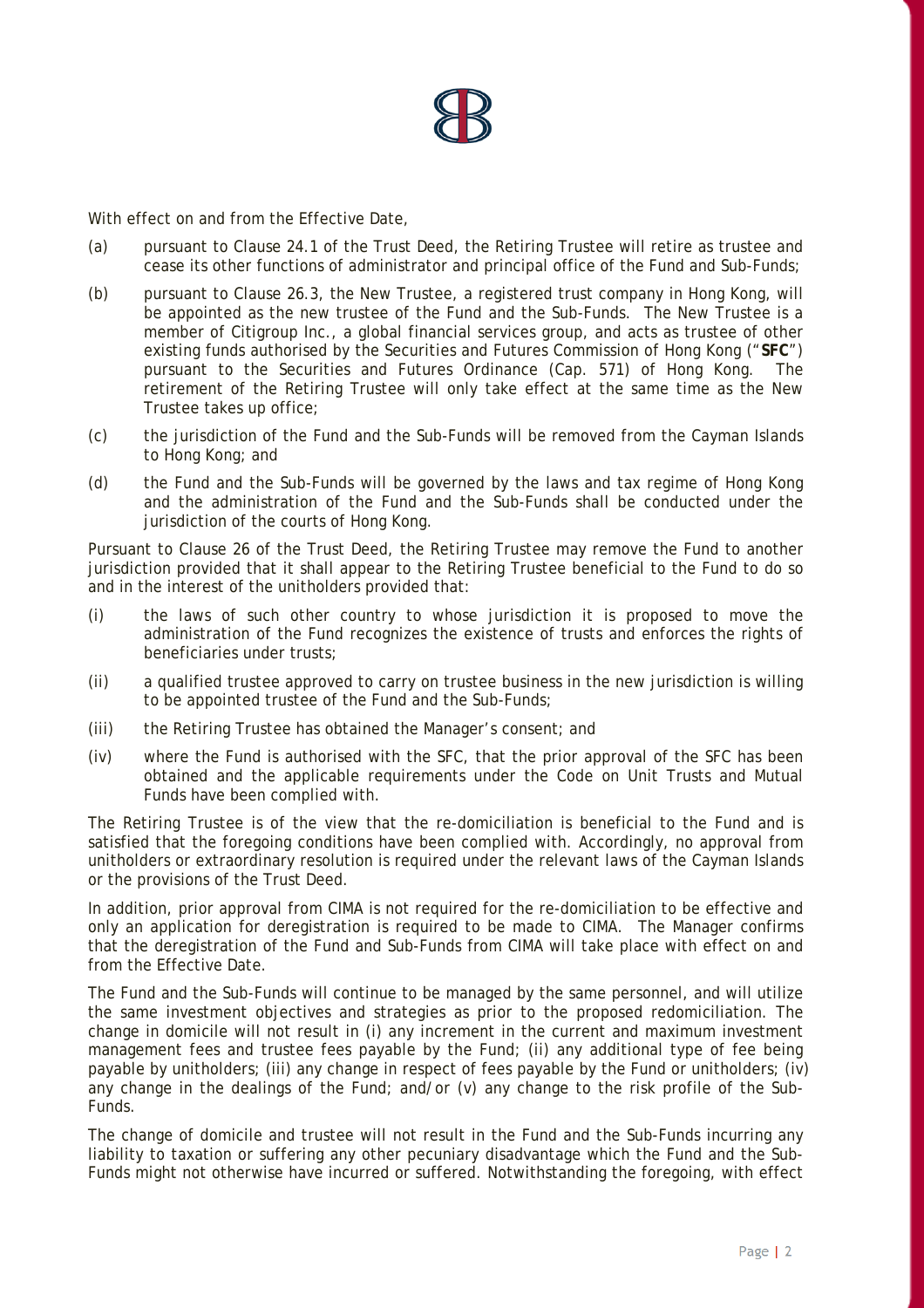

on and from the Effective Date, the register of Unitholders of the Sub-Funds will be maintained in Hong Kong. No Hong Kong stamp duty will be payable by Unitholders on the issue and/or redemption of units in the Sub-Funds. No Hong Kong stamp duty is payable where the sale or transfer of the units in the Sub-Funds is effected by selling the relevant units back to the Manager, who then either extinguishes such units or re-sells the units to another person within two months thereof. However, other types of sales and purchases or transfer of units by the Unitholders in the Sub-Funds should be liable to Hong Kong stamp duty at 0.2% (normally borne by the buyer and the seller in equal share) on the higher of the consideration amount or market value. In addition, a fixed duty of HK\$5.00 is currently payable on any instrument of transfer of Units.

With effect on and from the Effective Date, the Fund and the Sub-Funds will be required to comply with the requirements of the Inland Revenue (Amendment) (No.3) Ordinance (the "**Ordinance**"), which is the legislative framework for the implementation in Hong Kong of the Standard for Automatic Exchange of Financial Account Information ("**AEOI**"). The Fund, the Sub-Funds, the Manager, the New Trustee (being Cititrust Limited) and/or their agents may collect information relating to Unitholders (and Controlling Persons, as defined in the Ordinance, of a Unitholder that is not a natural person) and prospective investors and provide to the Hong Kong Inland Revenue Department ("**IRD**") such information of the reportable accounts as determined under the Ordinance.

The Ordinance requires that the Fund and/or the Sub-Funds report on: (i) individuals or entities that are tax resident of a reportable jurisdiction (as listed under Schedule 17E of the Inland Revenue Ordinance ("**Reportable Jurisdiction**"); and (ii) Controlling Persons of a Unitholder that is not a natural person who are tax resident in a Reportable Jurisdiction. Details of Unitholders, including but not limited to their name, date of birth, jurisdiction of birth, address, tax residence, account details, Taxpayer Identification Number ("**TIN**"), account balance/value, and income or sale or redemption proceeds, may be reported to the IRD and subsequently exchanged with government authorities in Reportable Jurisdictions. Unitholders should consult their professional advisors on the consequences to them of acquiring, holding, redeeming, converting, transferring or selling units in the Sub-Funds under the relevant laws of the jurisdictions to which they are subject to, including the tax consequences and any exchange control requirements, after the re-domiciliation.

## **Change of Administrator and Removal of Sub-Administrator**

With effect on and from the Effective Date,

- (i) the role of administrator of the Fund and the Sub-Funds will no longer be performed by the Retiring Trustee and Citibank, N.A., Hong Kong Branch ("**New Administrator**"), which is the same entity as the custodian of the Fund and Sub-Funds, will be appointed as the new administrator; and
- (ii) the sub-administrator of the Fund and the Sub-Funds will be removed.

The change in administrator and the removal of the sub-administrator will not result in any changes to the fees payable by the Sub-Funds.

#### **Changes to the Trust Deed**

With effect on and from the Effective Date, the Trust Deed will be supplemented by the Deed of Change in Governing Law, Retirement, Appointment and Variation to reflect (i) the change of domicile of the Fund, (ii) the retirement of the Retiring Trustee and the appointment of the New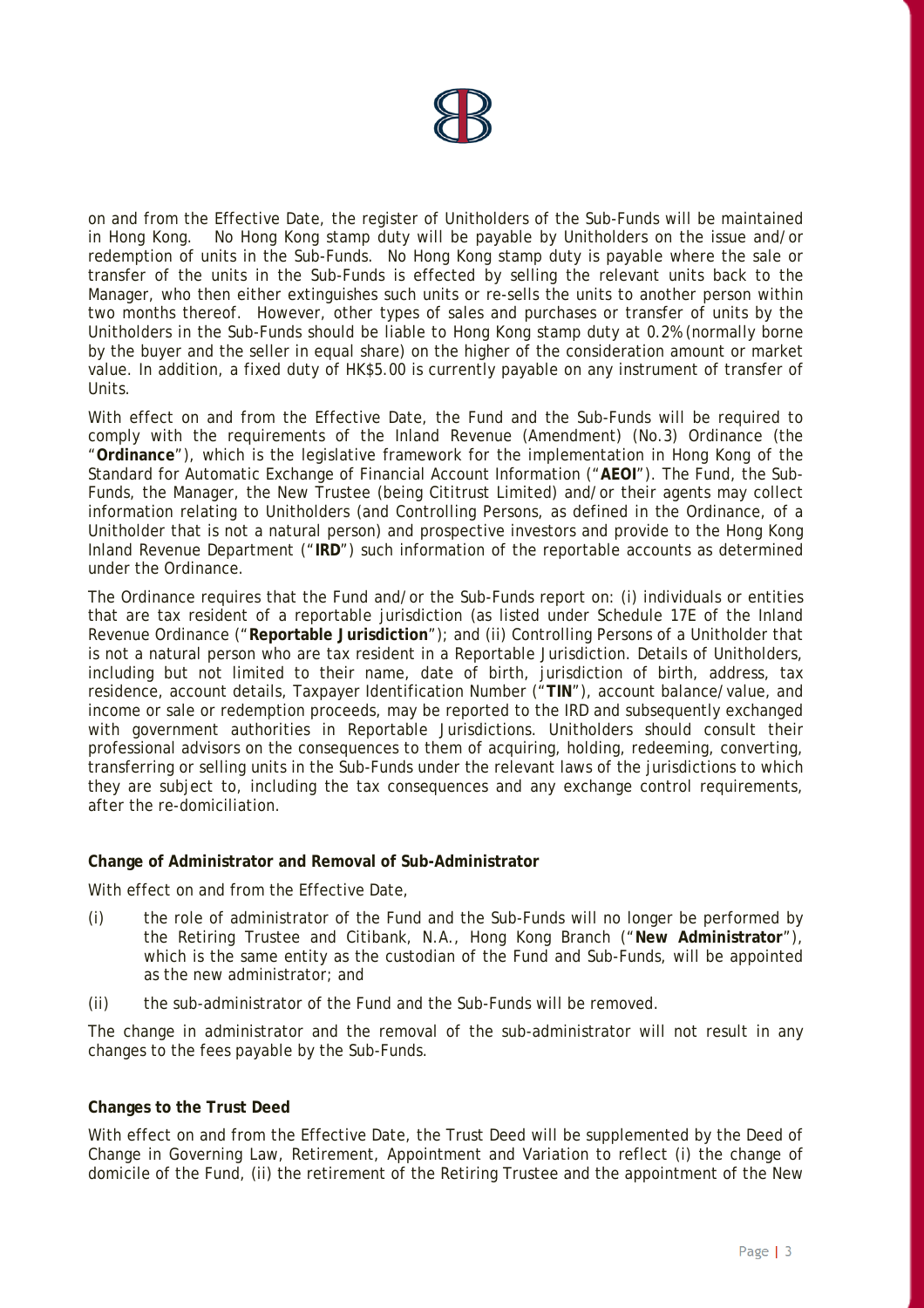

Trustee, and (iii) the amendment and restatement of the Trust Deed ("**Amended and Restated Trust Deed**") to reflect consequential amendments arising from the change of domicile of the Fund, the retirement of the Retiring Trustee and the appointment of the New Trustee, together with other changes. Upon the execution of the Deed of Change in Governing Law, Retirement, Appointment and Variation, the Amended and Restated Trust Deed will take effect and replace the Trust Deed.

The New Trustee and the Manager has certified that the amendments to the Trust Deed by way of the Amended and Restated Trust Deed do not materially prejudice the interests of unitholders in any class; do not operate to release to any material extent the New Trustee or the Manager or any other person from any liability to unitholders in any class; and will not result in any increase in the amount of costs and charges payable from the assets of the Fund and the Sub-Funds (other than the costs, charges, fees and expenses incurred in connection with the Deed of Change in Governing Law, Retirement, Appointment and Variation). Accordingly, such amendments to the Trust Deed do not require any prior approval from unitholders or meeting of unitholders to be held to pass an extraordinary resolution under the relevant laws of Hong Kong and the Trust Deed.

A summary of the key amendments to be made to the Trust Deed by way of the Amended and Restated Trust Deed is as follows:

- (a) removal of the name and address in relation to the Retiring Trustee and insertion of the name and address in relation the New Trustee in the Amended and Restated Trust Deed and all relevant references to the Retiring Trustee will be replaced with the New Trustee;
- (b) clarify that if the Manager declares a suspension of the determination of the net asset value, it will specify the reason for such a suspension when giving notice to the trustee;
- (c) clarify that if the Manager arranges for securities lending and borrowing transactions, it will request that the trustee enter into the repurchase and reverse repurchase agreements;
- (d) clarify that if the Manager enters into any derivative transactions, it will arrange for the trustee to execute such documents relating to the derivative transactions;
- (e) clarify that the investment restrictions relating to the Sub-Funds are contained in the supplemental deed establishing the relevant Sub-Fund and the offering documents;
- (f) clarify that if any assets charged to the custodian are transferred to the custodian, that this action would not constitute a breach of the Amended and Restated Trust Deed;
- (g) include an additional provision to state that the trustee shall exercise reasonable care and diligence in the selection, appointment and ongoing monitoring of any sub-custodian by a custodian by ensuring that the custodian has appropriate and adequate processes and procedures in place and conducting periodic reviews of such processes and procedures but shall not otherwise monitor the appointment of any such sub-custodian appointed by the custodian on an on-going basis;
- (h) include an additional provision to state that any liability incurred or any indemnity relating to a sub-fund given by the trustee shall be limited to the assets of the relevant sub-fund provided that the trustee has acted without fraud, negligence or wilful default;
- (i) remove the requirement to file the accounts of the Sub-Funds with the relevant authorities of the Cayman Islands;
- (j) include an additional provision to state that the trustee is not liable for fluctuation of net asset value due to borrowing arrangements and foreign exchange fluctuation;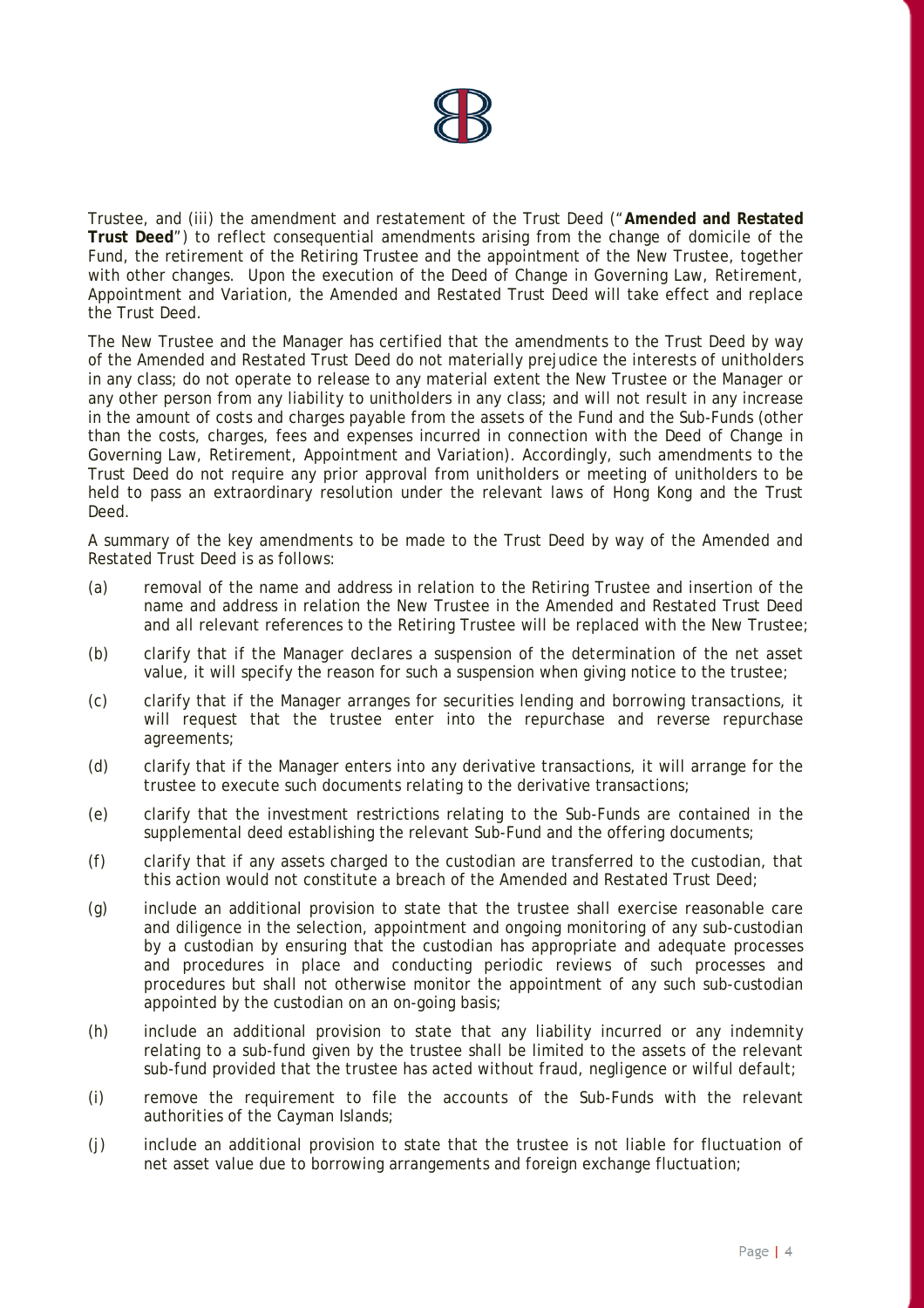- (k) update clause 21.11.2 to state that any indemnity expressly given to the trustee or to the Manager in the Amended and Restated Trust Deed is in addition to and without prejudice to any indemnity allowed by law, provided that nothing in any of the provisions of the Amended and Restated Trust Deed shall in any case exempt them from or indemnify them against any liability imposed under the laws of Hong Kong (including in the case of the trustee, under the Trustee Ordinance) or for breach of trust through fraud or negligence for which they may be liable in relation to their duties and neither the trustee nor the Manager may be indemnified against such liability by the unitholders or at the unitholders' expense;
- (l) removal of reference of the Cayman Islands in relation to transfer of data;
- (m) update clause 21.15 to state that subject to applicable laws and regulations in Hong Kong, the trustee or the Manager or their appointed delegates or agents (as permissible under applicable law or regulation) shall have the power to (i) register the Fund or the Sub-Funds with applicable tax authorities, including with the U.S. Internal Revenue Service in connection with FATCA, (ii) sign and/or file any returns, elections, or statements on behalf of the Fund or the Sub-Funds to be filed with the applicable tax authorities, (iii) report or disclose information regarding any unitholder to any government agency, regulatory authority or tax authority in any jurisdiction to enable the Fund or the relevant Sub-Fund to comply with any applicable law or regulation or any agreement with a tax authority (including, but not limited to, any applicable law, regulation or agreement under FATCA) ("**Tax Law**"), and (iv) enter into agreements on behalf of the Fund with any applicable tax authority (including, but not limited to, any agreement entered into pursuant to FATCA, or any similar or successor legislation) to the extent it determines, in its sole discretion, such agreement is in the best interest of the Fund;
- (n) include an additional provision to state that the Manager shall on behalf of each Sub-Fund ensure that each Sub-Fund will at all times be compliant with the obligations pursuant to or arising from the Tax Law, including without limitation, so as to avoid the Fund or any Sub-Fund from being subject to withholding on payments made to it or otherwise suffering a pecuniary disadvantage under;
- (o) include an additional provision to state that to the extent permitted by law, Section 3A of the Trustee Ordinance shall not apply to the duties of the trustee in relation to the trusts constituted by the Amended and Restated Trust Deed. Where there are any inconsistencies between the Trustee Ordinance and the provisions of the Amended and Restated Trust Deed, the provisions of the Amended and Restated Trust Deed shall, to the extent allowed by law, prevail;
- (p) clarify that in relation to the removal of the Fund to another jurisdiction, consent of unitholders is not required, subject to clause 31.2 of the Amended and Restated Trust Deed;
- (q) replace references to the laws of the Cayman Islands with the laws of Hong Kong in respect of amendments to the Amended and Restated Trust Deed due to a removal of trust;
- (r) remove references to the Cayman Islands Monetary Authority;
- (s) change reference to auditors in the Cayman Islands to auditors in Hong Kong;
- (t) change of governing law from the Cayman Islands to Hong Kong and submission to the non-exclusive jurisdiction of the courts of the Cayman Islands to the courts of Hong Kong;
- (u) remove reference to the Cayman Islands with respect to reporting obligations imposed on the Fund; and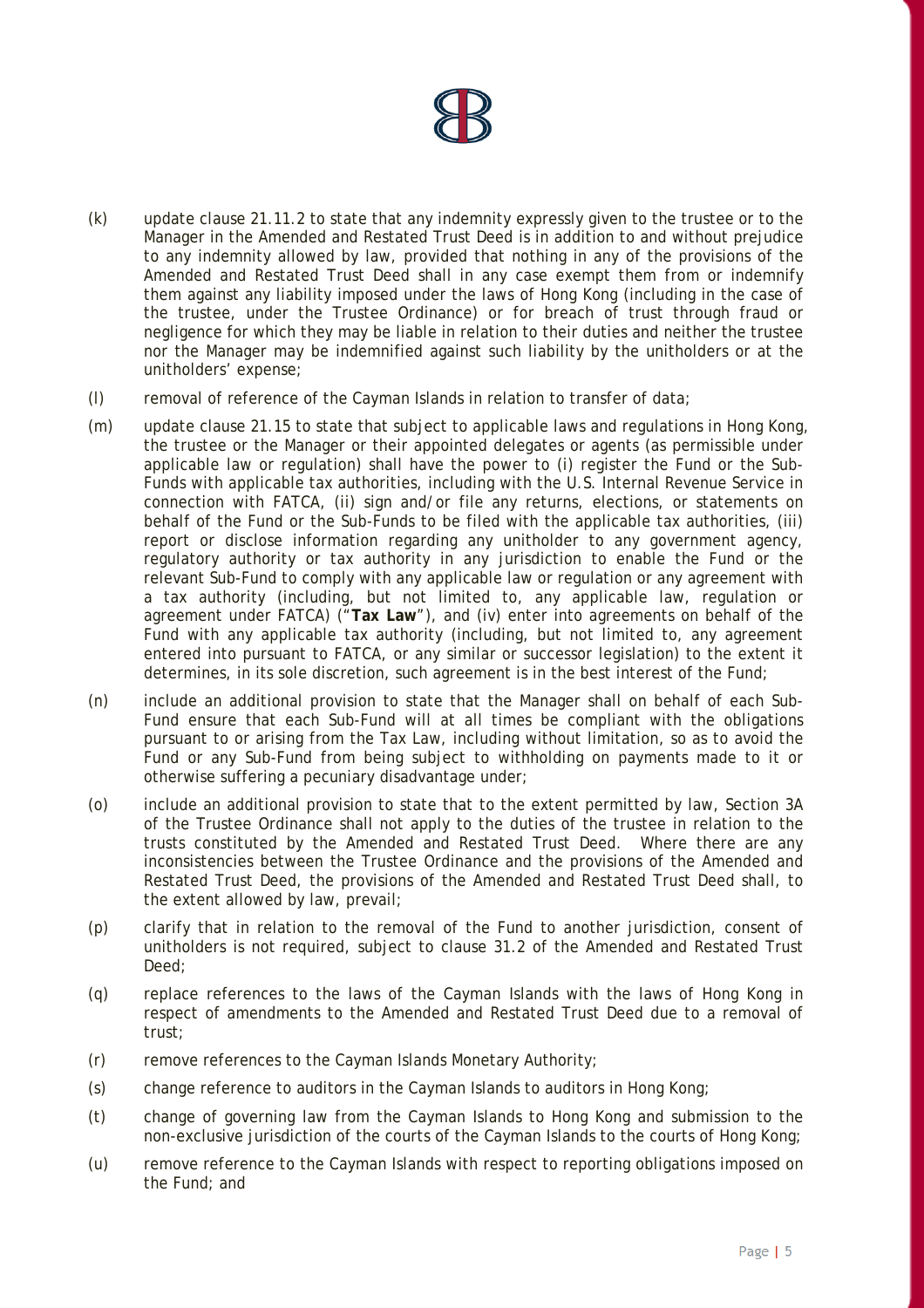

(v) replace reference to Contracts (Rights of Third Parties) Law, 2014 with Contracts (Right of Third Parties) Ordinance (Cap. 623) of Hong Kong.

#### **Changes to the Explanatory Memorandum**

The Explanatory Memorandum of each of Income Partners Managed Volatility High Yield Bond Fund and Income Partners Renminbi Investment Grade Bond Fund will be amended to reflect the changes set out above.

A summary of the key changes expected to be made to the Explanatory Memoranda is as follows:

- (a) all references to the Cayman Islands will be deleted and replaced with Hong Kong (where applicable);
- (b) all references to the Retiring Trustee will be deleted and replaced with the New Trustee (where applicable);
- (c) removal of references to the sub-administrator;
- (d) update the background information and history of the Fund;
- (e) removal of the Cayman Islands selling restriction;
- (f) change of the auditor's address to reflect its Hong Kong address;
- (g) update the definition of "Administrator" and "Trustee";
- (h) the sub-section headed "Trustee", "Custodian and Administrator" and "Registrar and Processing Agent" under the section headed "MANAGEMENT AND ADMINISTRATION OF THE FUND" will be updated to reflect the information on the New Trustee, New Administrator and registrar information;
- (i) the sub-subsections headed "Foreign Account Tax Compliance Act" and "OECD Standard for Automatic Exchange of Financial Account Information in Tax Matters – Common Reporting Standard") under the sub-section headed "Risk Factors" will be revised to reflect the arrangement for a Hong Kong unit trust;
- (j) the trustee fees are to be revised to exclude the administrator fees and the subadministrator's fees are to be replaced with the New Administrator's fees;
- (k) the subsection headed "Cayman Islands Taxation" under the section headed "TAXATION" will be deleted in its entirety;
- (l) the sub-section headed "Hong Kong Taxation" under the section headed "TAXATION" will be updated to reflect the tax treatment for a Hong Kong unit trust;
- (m) the section headed "CAYMAN ISLANDS MUTUAL FUNDS LAW" to be deleted in its entirety;
- (n) all references to CIMA and the Cayman Islands Tax Information Authority to be deleted;
- (o) the sub-subsection headed "Anti-Money Laundering Regulations" under the section headed "GENERAL INFORMATION" will be updated to comply with the requirements of Hong Kong on anti-money laundering; and
- (p) update and enhance PRC tax disclosures.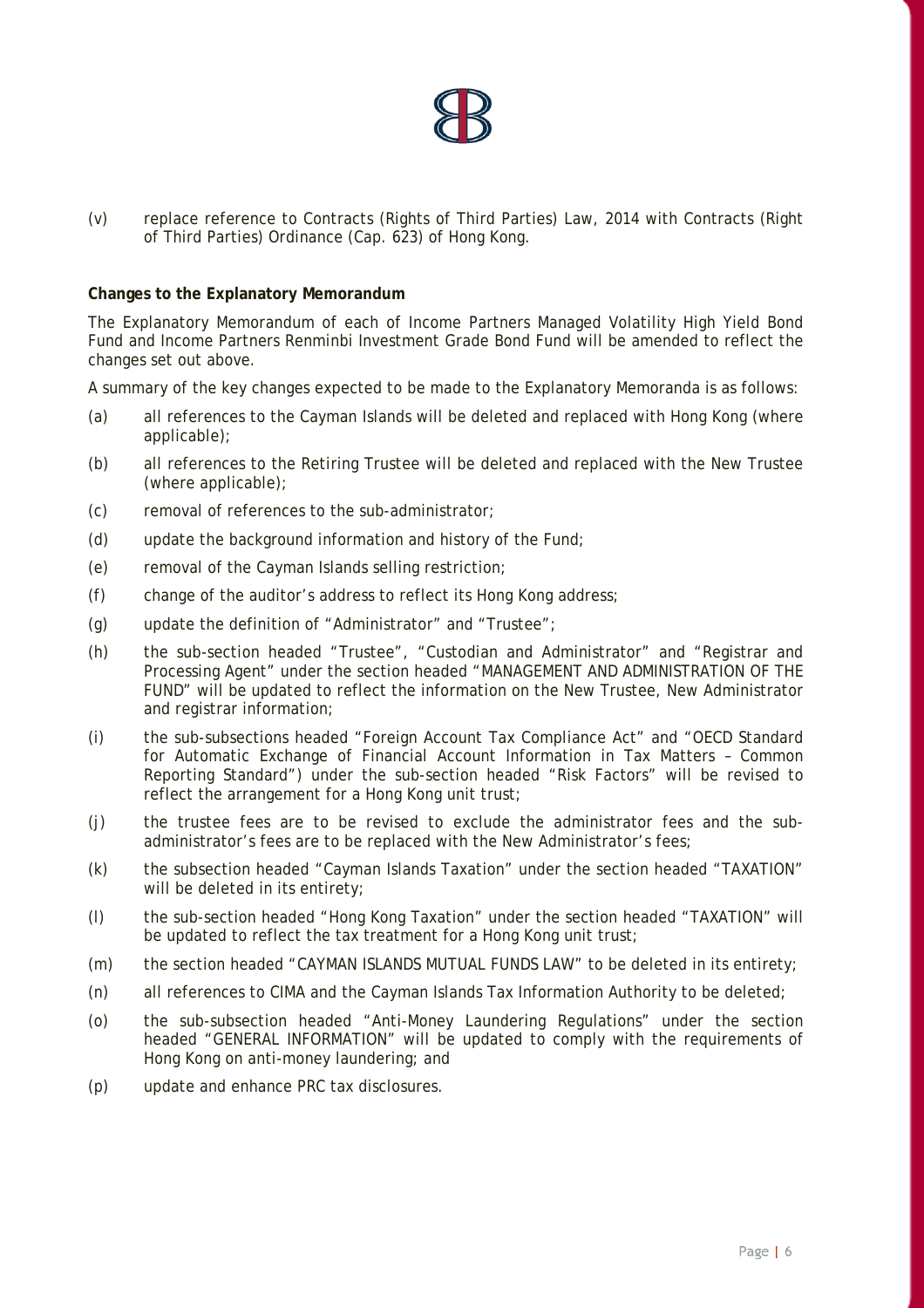

The Explanatory Memorandum of Income Partners Renminbi Investment Grade Bond Fund will be further amended to reflect the following updating changes:

- (a) update of the profile of the Manager to remove the statement that "The firm is completely independent and remains 100% owned by its two founding partners – who are also the firm's key senior business and investment officers";
- (b) update to the biography of each of the Manager's investment committee members and the removal of the biography of Mr. Job Campbell;
- (c) addition of a statement to the effect that the Sub-Fund will accept payment of application moneys in kind, subject to certain conditions being satisfied (i.e. the assets are subject to independent valuation and such valuation costs will not be borne by the Sub-Fund, the Trustee's prior consent is given, the assets are in line with the investment objective and policy of the Sub-Fund, and the in kind arrangement is in the best interest of existing investors);
- (d) enhanced disclosures on distributions to be paid out of the capital of the Sub-Fund;
- (e) additional disclosure on the Manager's liquidity risk management policy;
- (f) update and enhance risk disclosures;
- (g) decrease in the maximum redemption charge from 5% down to 2%; and
- (h) additional disclosure with respect to the trustee's fee.

The costs and expenses incurred in connection with the above changes will be borne by the New Trustee up to a pre-determined maximum amount. Any amount above the pre-determined amount to be paid by the New Trustee shall be borne by the Manager.

The changes described in this notice are in summary form only and are not meant to be an exhaustive list of the amendments made to the Explanatory Memoranda. Investors should note that there are other ancillary changes to the Explanatory Memoranda as amended and as such, should review the relevant Explanatory Memorandum for further details on the changes made.

The Product Key Facts Statements ("**KFS**") of each of the Sub-Funds will be amended as well to reflect the change of trustee and the re-domiciliation of the Fund and the Sub-Funds.

A copy of the revised Explanatory Memorandum and revised KFS for each of Income Partners Managed Volatility High Yield Bond Fund and Income Partners Renminbi Investment Grade Bond Fund encompassing the changes set out above will be available on the Manager's website (www.incomepartners.com) on or after the Effective Date. The Manager's website has not been reviewed by the Securities and Futures Commission. On or after the Effective Date, hardcopies of the revised Explanatory Memorandum and revised KFS for each of the Sub-Funds are available upon request of Unitholders free of charge at any time during normal business hours on any Business Day at the office of the Manager. The Amended and Restated Trust Deed will also be available for inspection at the office of the Manager from the Effective Date.

Capitalised terms used in this letter have the meaning given in the respective Explanatory Memorandum of the Sub-Funds unless otherwise defined or the context requires otherwise.